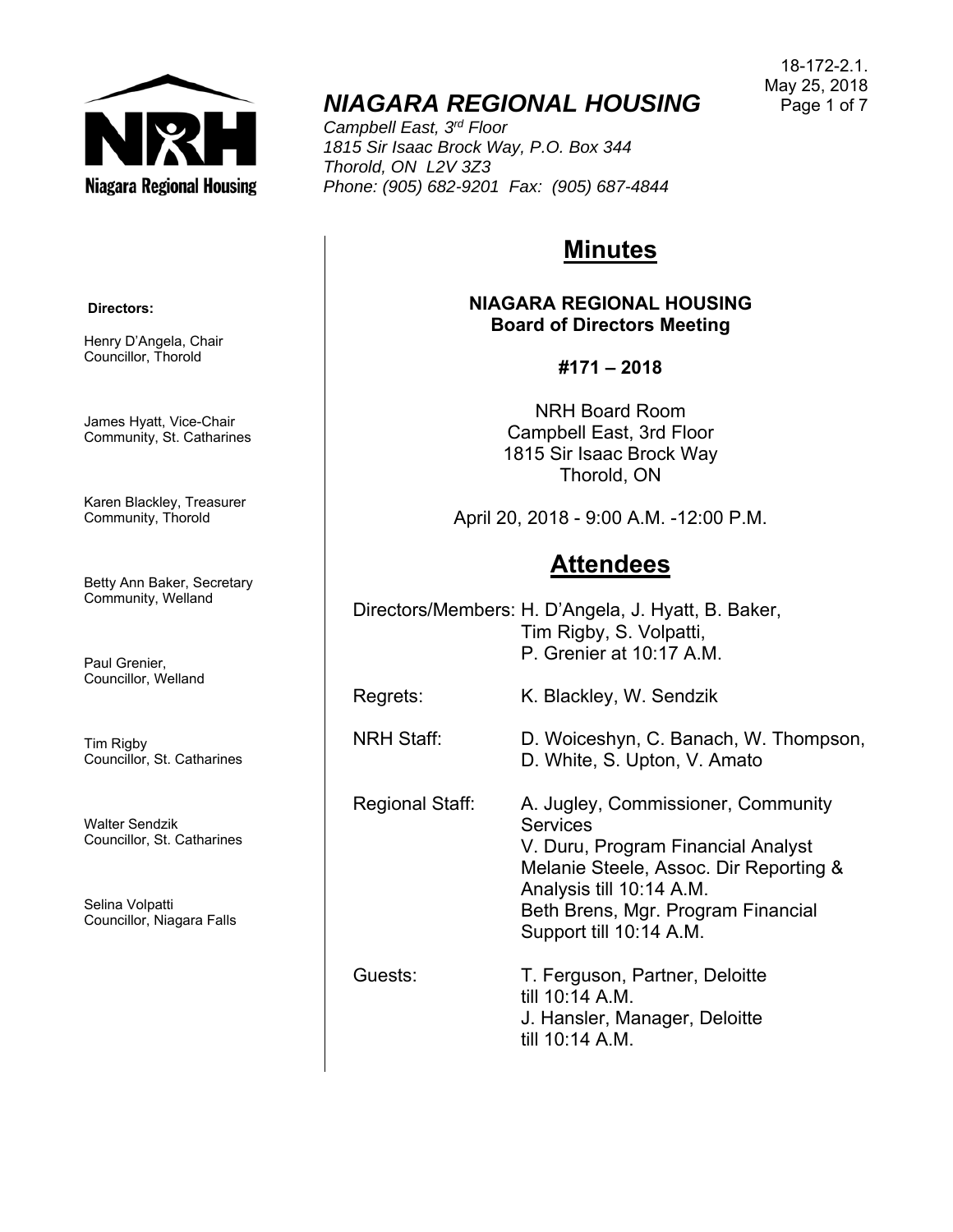A quorum being present, the meeting was called to order at 9:50 A.M.

### **1. Adoption of Agenda/Declaration of Conflict**

Due to time constraints, the following items will be deferred:

- 4.3. Public Housing Eviction Prevention Policies
- 4.4. Welcome Home Niagara Homeownership Program Update
- 4.6. Strategic Plan Roadmap
- 4.7. Collections

Add:

- Letter from Charles Contech, Brock University, re: Ernst & Young Report on ASD as 9.1.
- Roach St. Welland Intensification as 9.2.

*Moved by S. Volpatti Seconded by T. Rigby*

# *That the agenda be ADOPTED as amended.*

Declarations of conflict:

- J. Hyatt, declared a conflict with item 8.2. Memo re: Luther Manor; he is a director on the Board of Luther Manor
- B.Baker, declared a conflict with item 4.5. Green Ontario Fund; she has submitted applications to this program for clients.
- *(See also, item 9.3.)*

# **2. Approval of Minutes**

2.1. Minutes of the March 9, 2018 Meeting

*Moved by J. Hyatt Seconded by B. Baker*

# *That the minutes of the March 9, 2018 meeting be ADOPTED.*

 *CARRIED* 

- 2.2. Business Arising
	- 2.2.1. Carlton Street Development Update #10-Apr 6, 2018 18-171-2.2.1.
	- 2.2.2. Budget Snapshot of Carlton St. New Development 18-171-2.2.2.

*Moved by T. Rigby Seconded by S. Volpatti* 

*That the NRH Board of Directors RECEIVE 18-171-2.2.1., Carlton Street Development Update #10 and 2.2.2. Budget Snapshot of Carlton St. New Development, for information.* 

*CARRIED*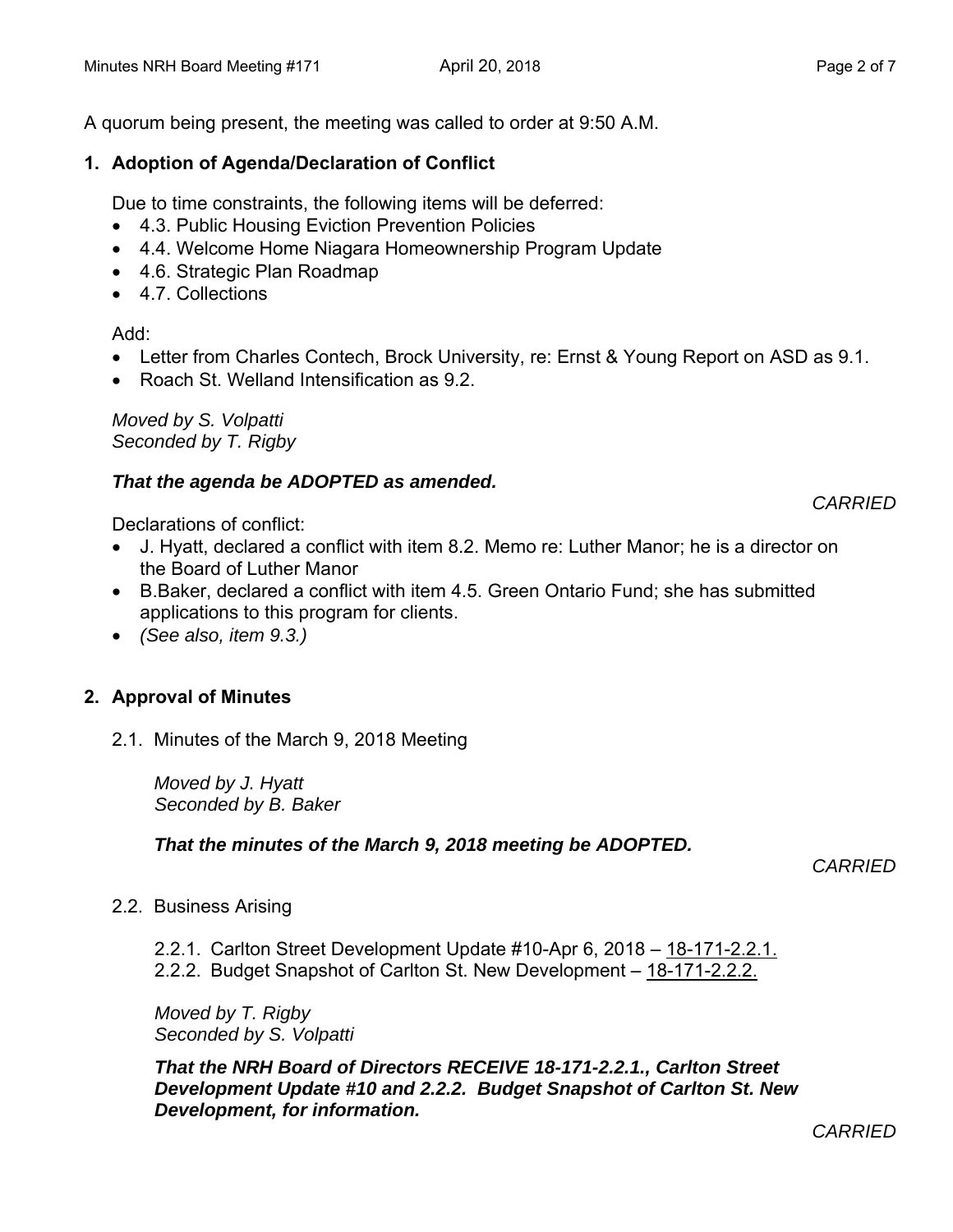2.2.3. Tenant Advisory Group Representative

 S. Volpatti volunteered to serve as the Board representative to the Tenant Advisory Group.

**3.** Presentation – NRH 2017 Financial Statements

T. Ferguson, J. Hansler both from Deloitte and M. Steele, B. Brens both from Niagara Region Finance were in attendance to answer questions. V. Duru presented a slideshow of the 2017 Draft Financial Statement Highlights.

*Moved by S. Volpatti Seconded by J. Hyatt* 

### *That the NRH Board of Directors RECEIVE, presentation 18-171-3., entitled 2017 Draft Financial Statement Highlights, for information.*

*CARRIED* 

- **4.** Reports
	- 4.1. NRH 2017 Audited Financial Statements Report 18-171-4.1.

Directors were advised that this was a clean unqualified report.

*Moved by J. Hyatt Seconded by T. Rigby*

- *1) That the Niagara Regional Housing Board of Directors APPROVES the audited financial statements for Niagara Regional Housing as attached in Appendix A, for the year ended December 31, 2017.*
- *2) That the Niagara Regional Housing Board of Directors RECEIVES the audit findings report pertaining to the audited consolidated financial statement as attached in Appendix B.*

*CARRIED* 

Due to a complaint received by S. Volpatti it was

4.1.a. *Moved by S. Volpatti Seconded by B. Baker* 

*That the Chair FORWARD a letter, accompanied by the 2017 Audited Financial statements, to MP's and MPP's, once the statements have been approved as final at the AGM.*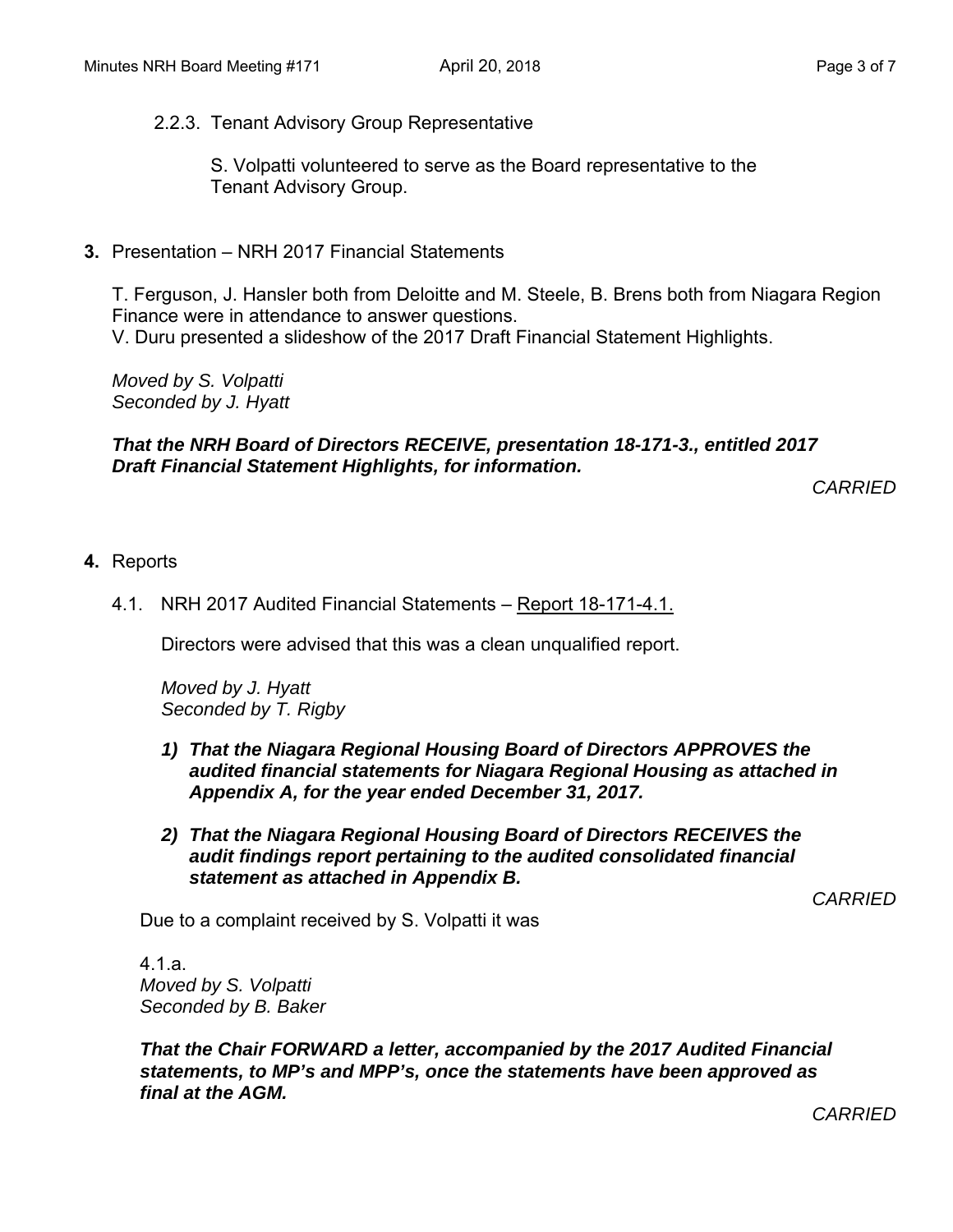Action by: H. D'Angela

With the exception of V. Duru, the Auditors and Region's financial staff left the meeting.

4.2. Portable Housing Benefit Special Priority Status (PHB-SPP) – Report 18-171-4.2.

*Moved by J. Hyatt Seconded by B. Baker* 

*That the Niagara Regional Housing Board of Directors RECOMMENDS to Regional Council the Execution of the Transfer Payment Agreement for the Portable Housing Benefit Special Priority Policy program when received.* 

*CARRIED* 

- P. Grenier joined the meeting at 10:17 A.M.
	- 4.3. Public Housing Eviction Prevention Policies Report 18-171-4.3. -Deferred
	- 4.4. Welcome Home Niagara Homeownership Program Update Report 18-171-4.4. - Deferred
	- 4.5. Green Ontario Fund-GreenON Social Housing Program Report 18-171-4.5.

*Moved by S. Volpatti Seconded by T. Rigby* 

- *1) That the Niagara Regional Housing Board of Directors RECOMMENDS to Regional Council the Execution of the Transfer Payment Agreement for the GreenON Social Housing program when received; and,*
- *2) That the Niagara Regional Housing Board of Directors DIRECTS staff to proceed with the determination of the administrative requirements for the delivery of the programs.*

*CARRIED* 

- 4.6. Strategic Plan Roadmap Report 18-171-4.6. Deferred
- 4.7. Collections Deferred
- **5.** New Business

There was no new business

6. Chief Executive Officers Report

No report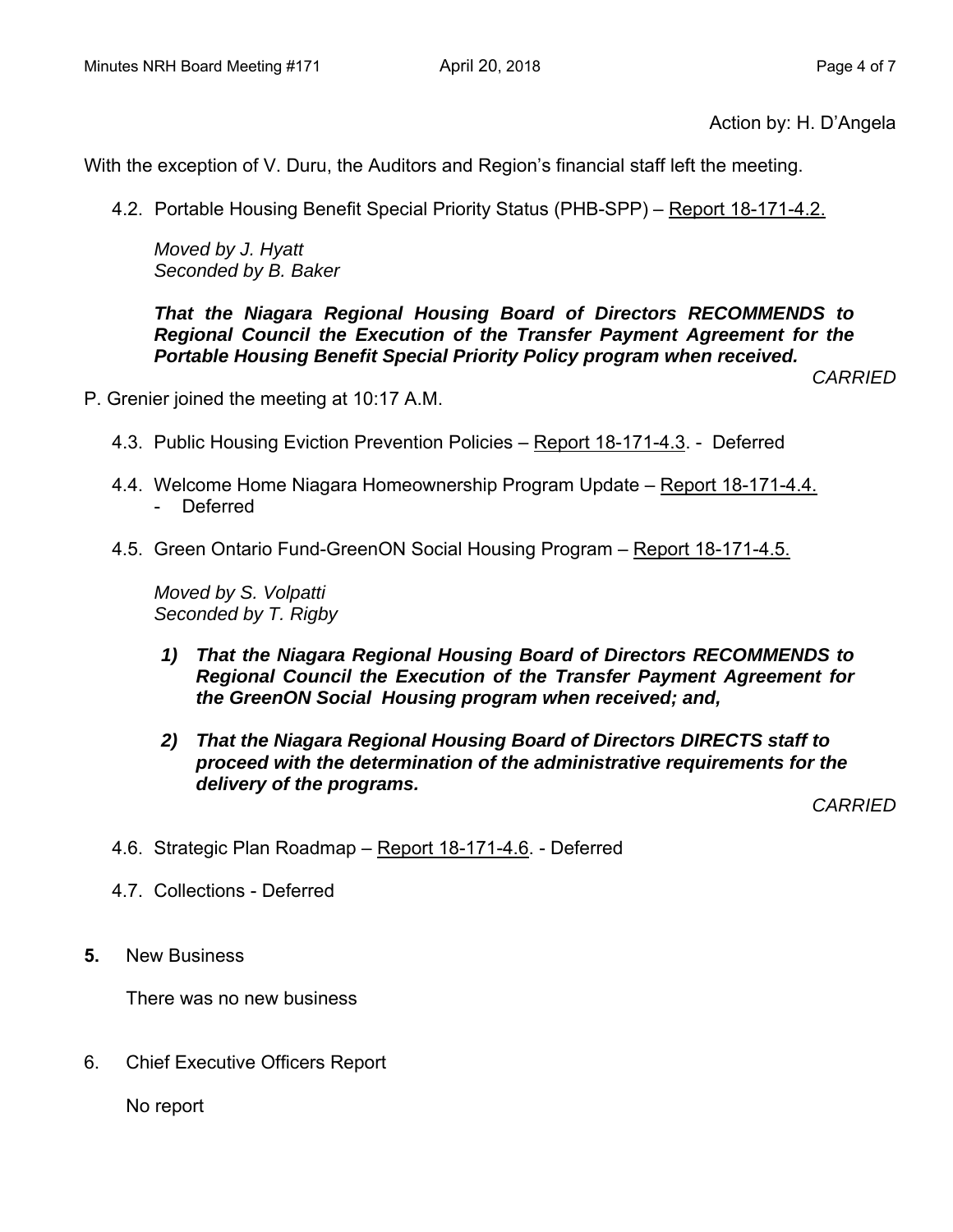7. Committee/Advisory Group Meeting Minutes

No Meetings

- 8. For Information
	- 8.1. Letter to CMHC, from NRH Chair, in support of Parkhill development in Pelham - 18-171-8.1.

*Moved by J. Hyatt Seconded by S. Volpatti* 

*That the NRH Board of Directors RECEIVE item 18-171-8.1., Letter to CMHC, from NRH Chair, in support of Parkhill development in Pelham, items 18-171-8.3. and 18-171-8.4., the Housing Herald Newsletters for NRH Families and Adults/Seniors*, *for information.* 

*CARRIED* 

8.2. NRH Memo re: Luther Manor Letter from President, Frank Parkhouse to NRH Chair and Board regarding NRH support for construction of additional affordable housing for seniors, in St. Catharines – Memo 18-171-8.2.

*Moved by S. Volpatti Seconded by B. Baker* 

#### *That the NRH Board of Directors RECEIVE memo 18-171-8.2 Luther Manor, for information.*

*CARRIED* 

- 8.3. Housing Herald Newsletter for NRH Families Item 18-171-8.3.
- 8.4. Housing Herald Newsletter for NRH Adults/Seniors Item 18-171-8.4.
- 9. Other Business
	- 9.1. Letter from Charles Contech, Brock University, re: Ernst & Young Report on ASD

*Moved by S. Volpatti Seconded by T. Rigby* 

*That the NRH Board of Directors RECEIVE item 9.1. Letter from Charles Contech, Brock University re: Ernst & Young Report on ASD.*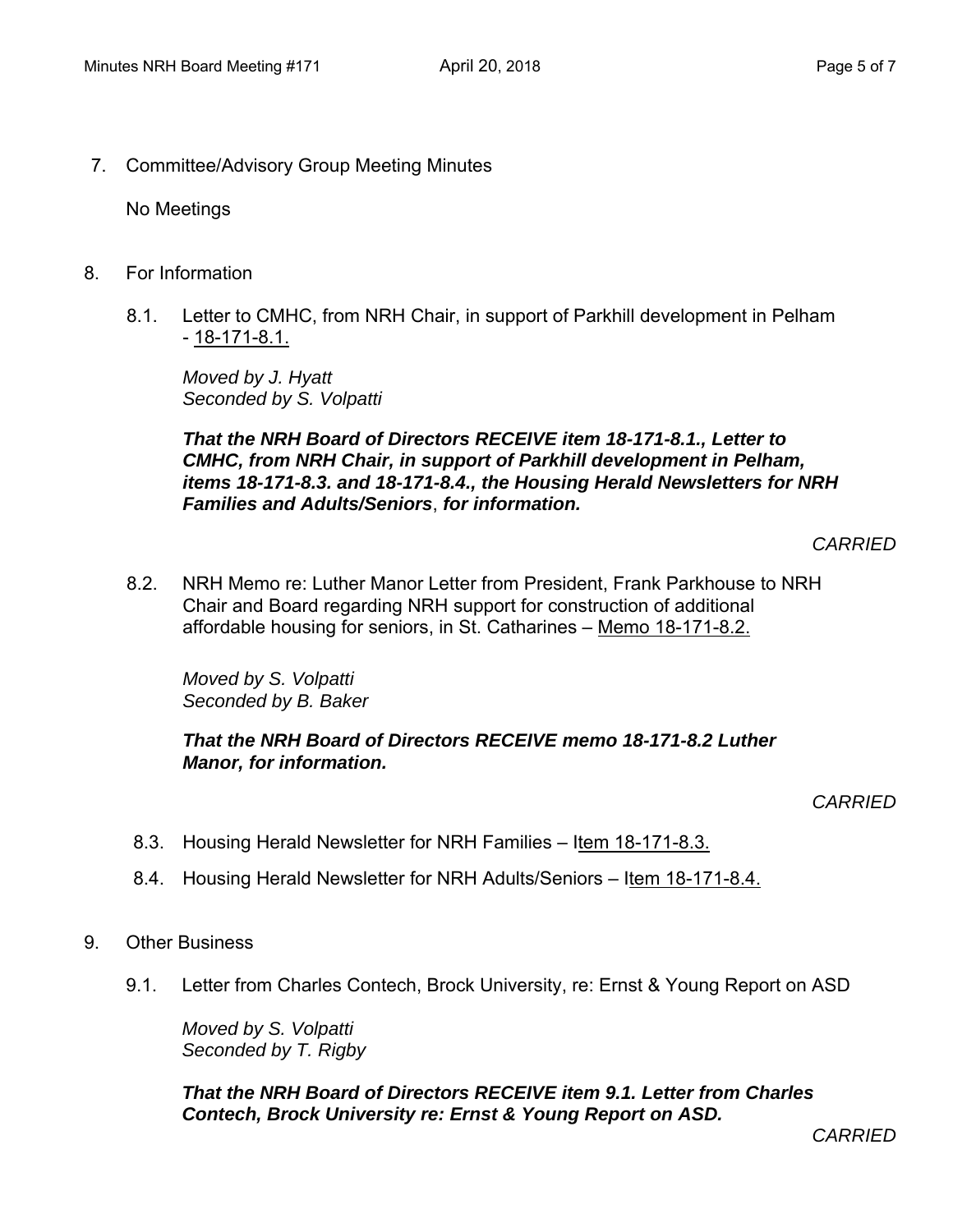9.2. Roach St., Welland Intensification

The Chair advised that a "sign unveiling" will be held at the Roach St. intensification site on May 11, 2018, sometime between 9 A.M. and 12:00 P.M., more details to follow.

9.3. Declaration of potential Conflict of Interest

P. Grenier advised that he has a potential conflict of interest. EarthBin, a supplier of in-ground garbage containers, is attempting to recruit him as an employee. EarthBin may compete for NRH business re: Carlton St.

10. Closed Session – 10:26 A.M.

With the exception of the Interim CEO and EA all others left the meeting.

*Moved by S. Volpatti Seconded by J. Hyatt* 

### *That the NRH Board of Directors MOVE INTO closed session to receive information of a confidential nature regarding litigation or potential litigation, including matters before administrative tribunals, affecting the municipality or local board – Stamford Kiwanis Update, and regarding personal matters about identifiable individuals including municipal or local board employees – Staffing & CEO Recruitment.*

*CARRIED* 

- 10.1. Stamford Kiwanis Update IC 18-171-10.1.
- 10.2. Staffing
	- V. Amato left the meeting at 10:50 A.M.
- 10.3. CEO Recruitment

11:25 A.M. – V. Amato returned to the meeting. *Moved by P. Grenier Seconded by S. Volpatti* 

*That the NRH Board of Directors RISE with report.*